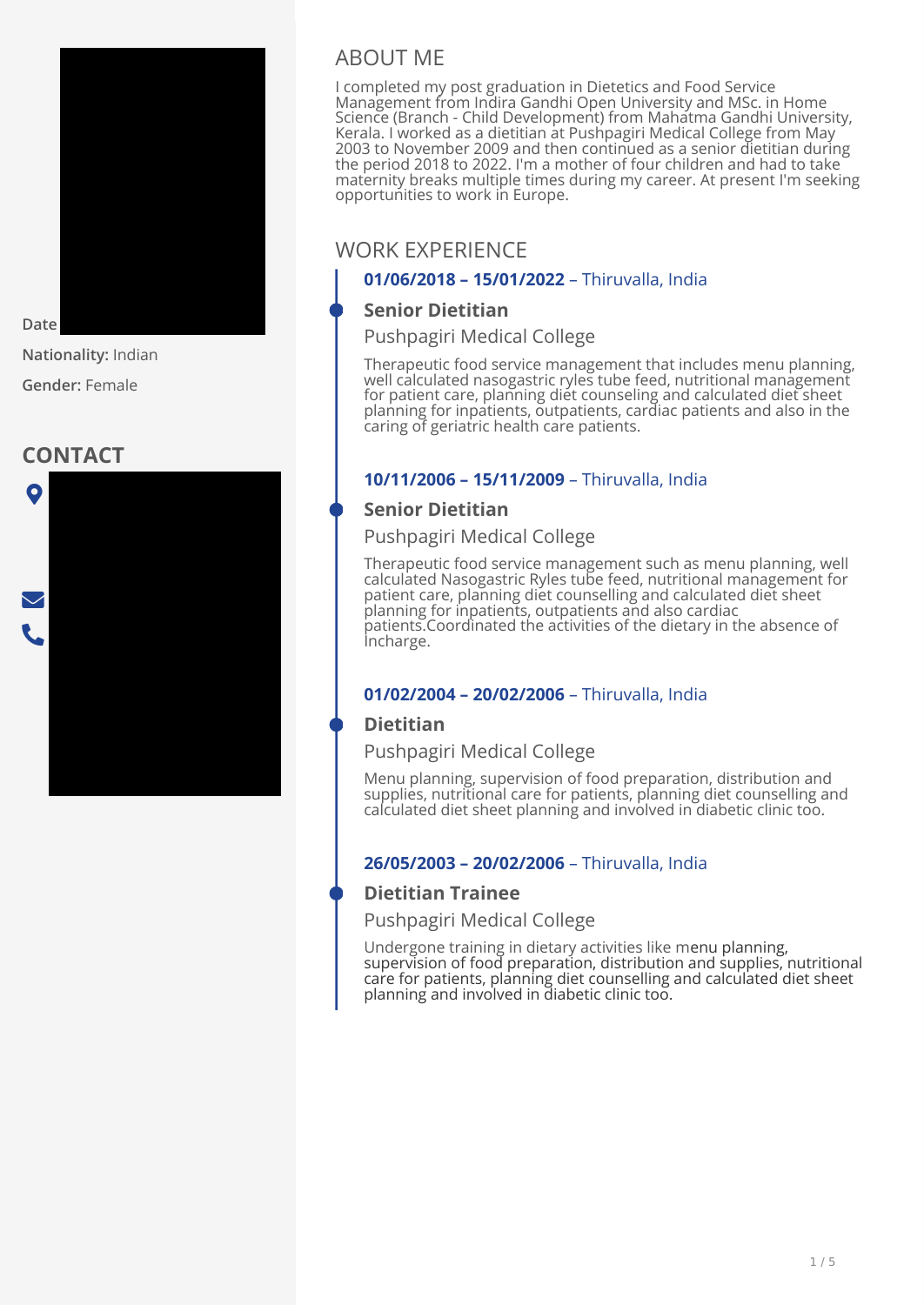# **PROJECTS**

#### **01/2014 – 11/2016**

#### **UGC project 'Risk factors of Anaemia among women of reproductive age in the years**

Involved in the field work and data collection of the UGC project 'Risk factors of Anaemia among women of reproductive age in the years' during 2014 - 2016 in which Anaemia Prevalence studies were conducted in collaboration with National Urban Health Mission(NUHM) in coastal Kochi.

#### **Thesis / Dissertation**

Thesis was done on 'Assessment of Dietary Habits, Nutrition Knowledge and Nutrition Attitude of Elementary School Children'. The report was submitted to IGNOU (Indira Gandhi National Open University) in partial fulfilment of the requirement for the degree of Master's of Science in Dietetics and Food Service Management.

# EDUCATION AND TRAINING

Delhi, Delhi, India

### **M.Sc DFSM**

Indira Gandhi National Open University

<http://ignou.ac.in/>

### Coimbatore, India

#### **PGDND**

Avinashilingam Deemed University,

<https://avinuty.ac.in/>

#### Park Avenue Road, Ernakulam, India

<https://teresas.ac.in/> **M.Sc Home Science (Child Development)**  St.Teresa's College,

Park Avenue Road, Ernakulam, Ernakulam, India <https://teresas.ac.in/> **B.Sc. Home Science**  St.Teresa's College

### **01/02/2003 – 15/03/2003** – Vellore , Madras, Tamil Nadu, India

<https://www.cmch-vellore.edu/> **Internship**  Christian Medical College Hospital

#### Ernakulam, India

**Teacher Training**  Snehanilayam Special school

[https://www.facebook.com/Snehanilayam-Special-](https://www.facebook.com/Snehanilayam-Special-School-147665948622076/)[School-147665948622076/](https://www.facebook.com/Snehanilayam-Special-School-147665948622076/)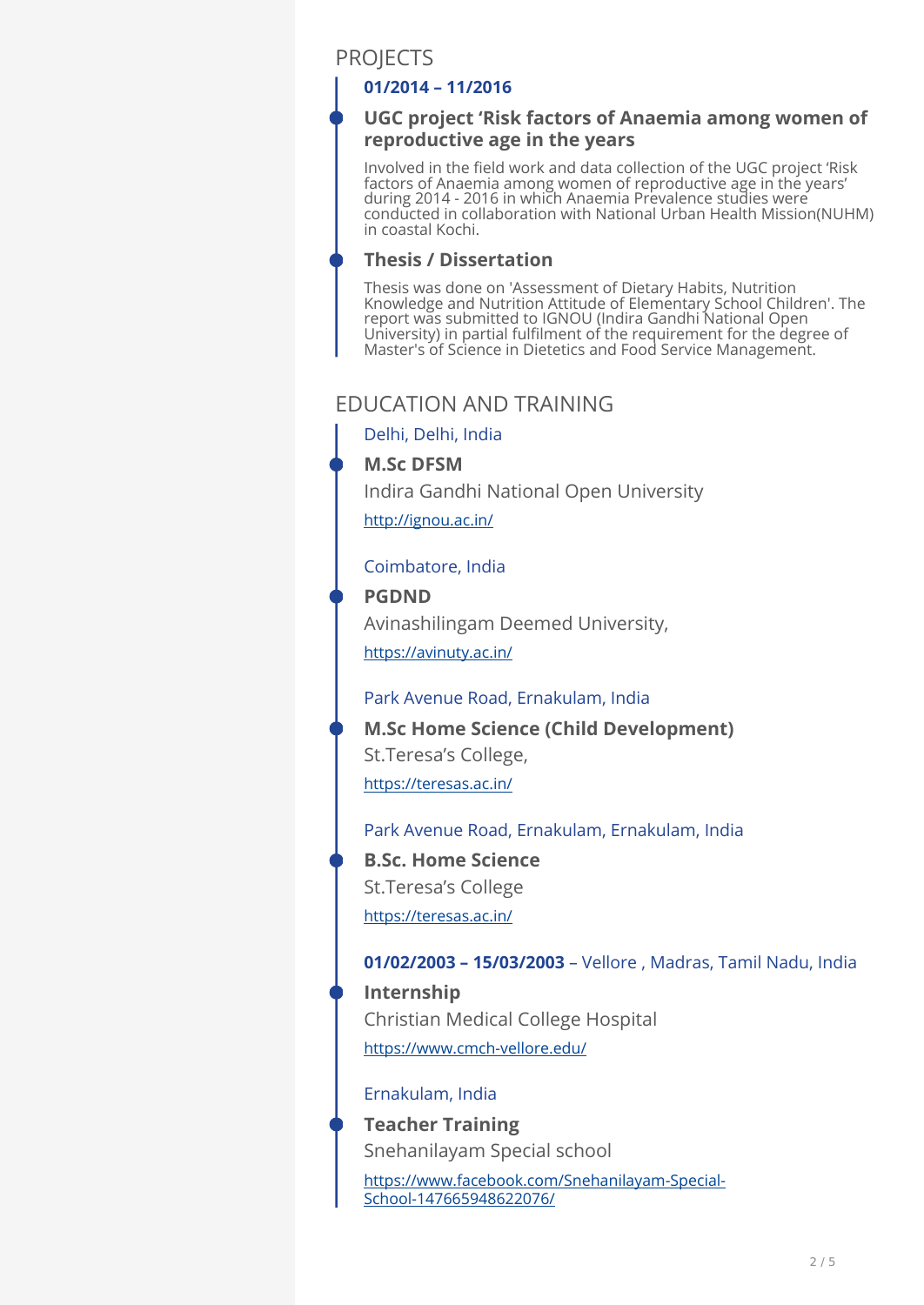# DIGITAL SKILLS

Microsoft Word / Microsoft Excel / Microsoft Powerpoint / Microsoft Office / Google Drive / Google Docs / Social Media / Zoom / Facebook / Power Point / Instagram / Skype / Internet user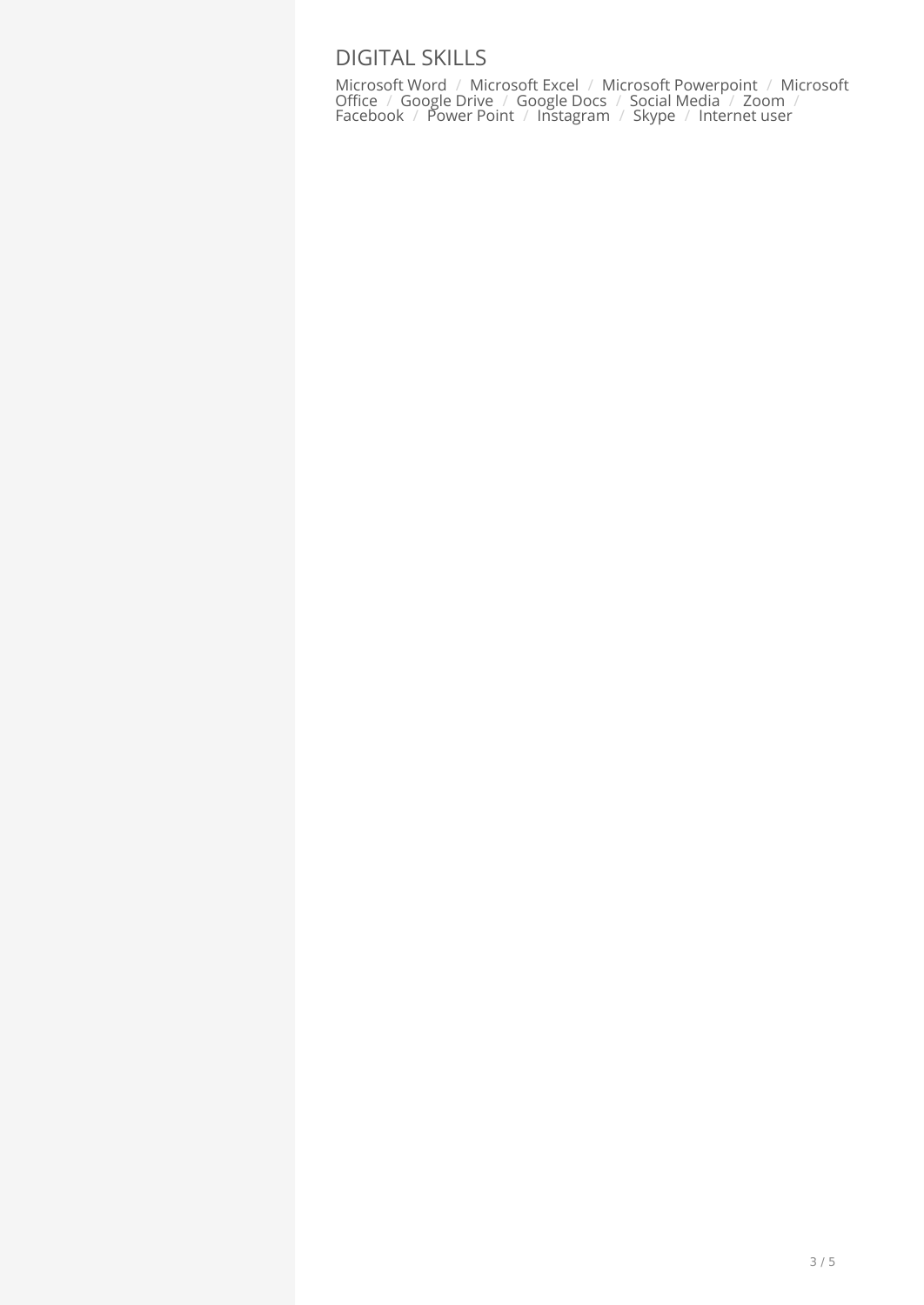### CONFERENCES AND SEMINARS

**01/10/2008 – 01/10/2008** > – Dept of Clinical Nutrition, SRI RAMACHANDRA MEDICAL COLLEGE & RESEARCH INSTITUTE , Porur, Chennai

**IX Continuing Nutrition Education,** 

**12/2007 – 12/2007** > – Mammen Mappila Hall, Kottayam, Kerala, India

**XL Annual National Conference of Indian Dietetic Association** 

Reception Committee Chair Person.

**10/2007 – 10/2007** > – Dept of Clinical Nutrition, SRI RAMACHANDRA MEDICAL COLLEGE & RESEARCH INSTITUTE, Porur, Chennai

**VIII Continuing Nutrition Education** 

**24/01/2006 – 25/01/2006** > – Dept. of Home Science -CMS Kottayam, Kerala, India

**National seminar on ''EVOLVING TRENDS IN ENTERAL AND PARENTERAL NUTRITION''** 

**09/09/2006** > – CME Dept- Christian medical college Vellore, Tamil Nadu, India

**Medical education programme '' UPDATE IN PAEDIATRIC CRITICAL CARE** 

**07/10/2006** > – Dept of Clinical Nutrition, SRI RAMACHANDRA MEDICAL COLLEGE & RESEARCH INSTITUTE , Porur, Chennai

**VII Continuing Nutrition Education,** 

**28/01/2005** > – C.M.S College Kottayam., Kerala, India

**National seminar 'FOOD – ROLE IN PREVENTION & MANAGEMENT OF CANCER** 

**28/07/2004 – 30/07/2004** > – St.Teresas College Ernakulam, Kerala, India

**National seminar on 'OBESITY'-"THE WELL FED UNDER NOURISHED SYNDROME"** 

**14/11/2002 – 15/11/2002** > – Mount Carmel College, Bangalore

**the XXXV Annual National Conference of Indian Dietetic Association**